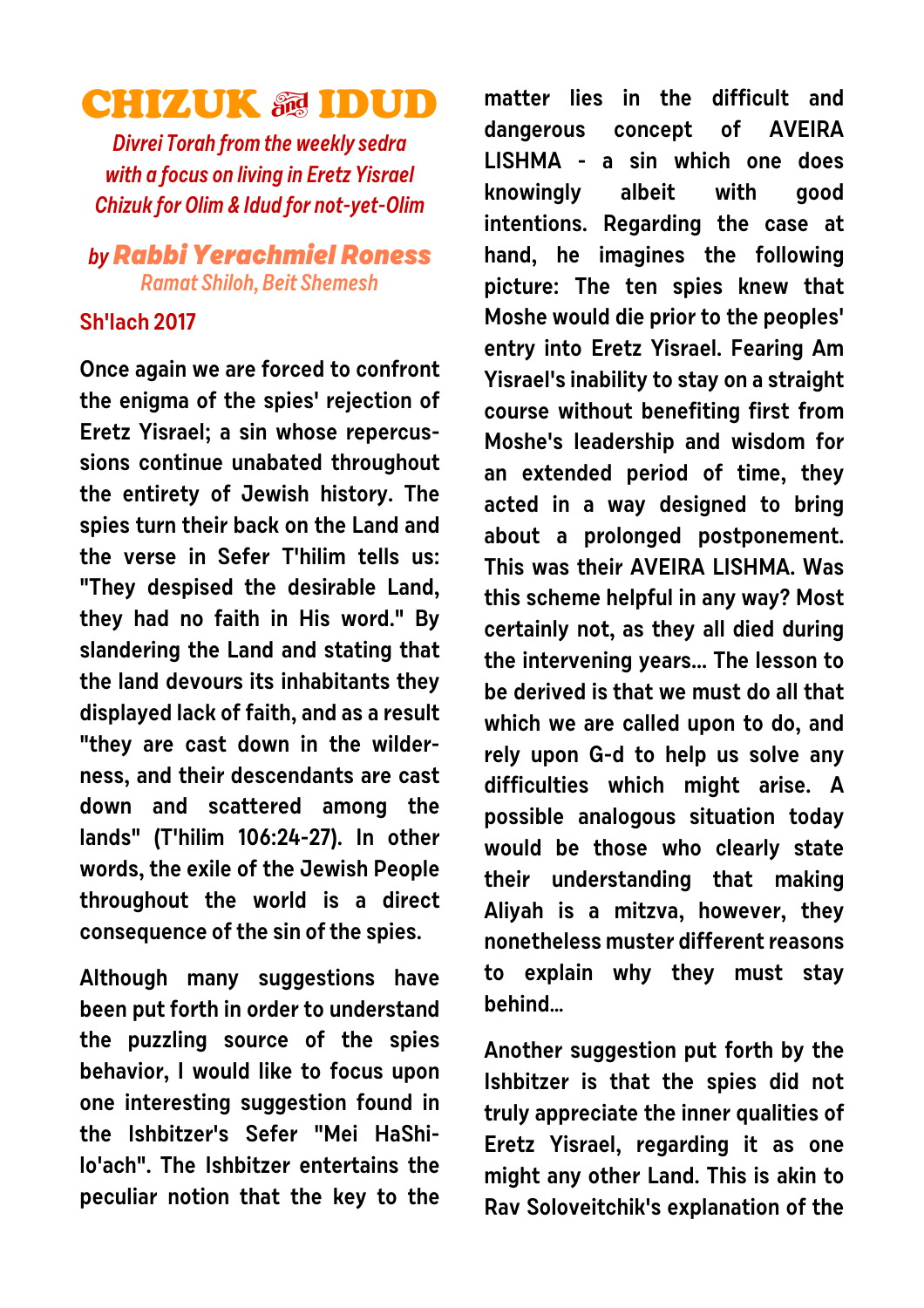**connection between the incident of the spies and the sad story of Miriam speaking Lashon Hara against Moshe which immediately precedes it: Just as Miriam's actions stemmed from a lack of appreciation of Moshe's unique qualities, so too, the spies did not appreciate the singular qualities of Eretz Yisrael - Eretz Segula. The Rav pointed out that in Hebrew the word Segula connotes an exceptional and unique quality. Just as the Land of Israel is exceptional so too was Moshe Rabeinu - B'chir Han'vi'im qualitatively different from all other N'vi'im.**

**Most troubling, though, is the fact that the spies were KULAM ANASHIM, RASHEI B'NEI YISRAEL HEIMA - they were all upstanding tzadikim. How then could they have turned so suddenly? How could they have caused such calamity? The Zohar tells us that the spies realized that their position as leaders was only temporary. They understood that once the People entered the Land new leaders would be chosen. The Midrash says it thus: "It is easy to step up to the Bima, it is hard to step down…" Realizing this, the question is turned on its head, and we are left wondering: How were Yehoshua and Kalev safeguarded from this danger? What enabled them to remain true to their mission when**

**all the others fell by the wayside?**

**Yehoshua was an utterly dedicated disciple to Moshe. When Hashem told Moshe to lay his hand on Yehoshua, Moshe did more - he lay both his hands as a sign of transference of Torah leadership to Yehoshua. If Yehoshua represents Torah learning, filling the role of the disseminator of Torah, Kalev ben Yefuneh represents a second trait - following the Patriarch's fealty to the Land of Israel. Upon entering the Land, Kalev immediately went to Chevron (BaMidbar 13:22) in order to pray at the gravesites of our Patriarchs in Maarat Hamachpela and receive inspiration from the Avot. Rabbeinu Bechayei quotes the Midrash on the words VAYAVO AD CHEVRON saying that these words do not refer to Kalev but rather to Hashem who came to Chevron in order to notify the Avot that the time had arrived for His oath to the Avot to be fulfilled, and for the Jewish People to come into the Land.**

**Thus the successful partnership of Yehoshua and Kalev signifies the necessity of Torah learning being joined together with settling the Land.**

**MAASEH AVOT SIMAN L'BANIM. - Which of the actions of the twelve spies will be a Siman for us? Will we**